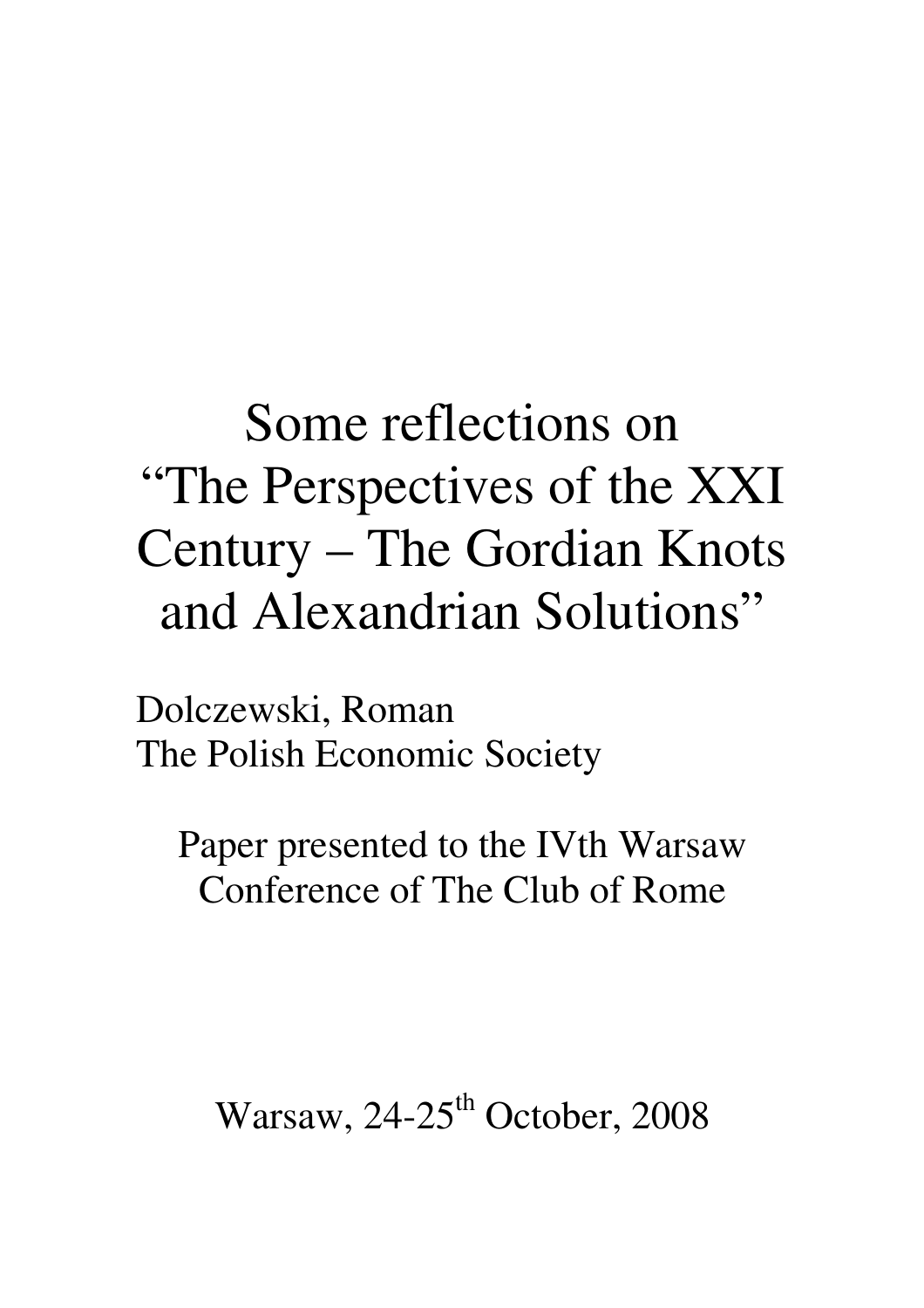### 1. Introduction

The crisis of the world financial system, which is worrying people and governments as well as businessmen around the world in the recent weeks is confirming, that the intention of The Club of Rome presented in 2007, to create a platform for exchange of views of experts with the aim to elaborate the framework of a New Path for World Development, was absolute on the target of the Club's mission. The Conference in Warsaw is one of the highlevel experts meetings organized to fulfill this task.

The papers prepared as the base for discussion on the Conference are really excellent – the Authors are going very deep into the subject, touching wide range of problems. The presented concept of the gordian knots and the proposed way to solve them by implementation of Alexandrian Solutions is looking very promising. However, the globalization and the complexity of the social processes are making the implementation of such way of solving problems very risky. Besides of that, the gordian knots defined by Opala and Rybinski (6) and the economic and social processes discussed in the papers do not cover some very important aspects of the subject of the Conference. Some reflections on these aspects are presented below.

### 2. The processes missed

2.1.

Professor Bohdan Jałowiecki (2) – commenting the book of Jacques Attali, and professor Antoni Kukliński (4) in their papers are presenting very interesting description of the world's development in the previous centuries, including the XXth century. What is strange in their comments, is that both authors overlooked the process described by Patrick Buchanan (1) as "Death of the West". Buchanan has also been overlooked by Andrzej P. Wierzbicki (13), who mentioned many authors who wrote on the changes of the civilization, caused by the growing role of media and telecommunication. Buchanan wrote his book based on the experience of the United States of America, but – since the USA have been the leader of the western world in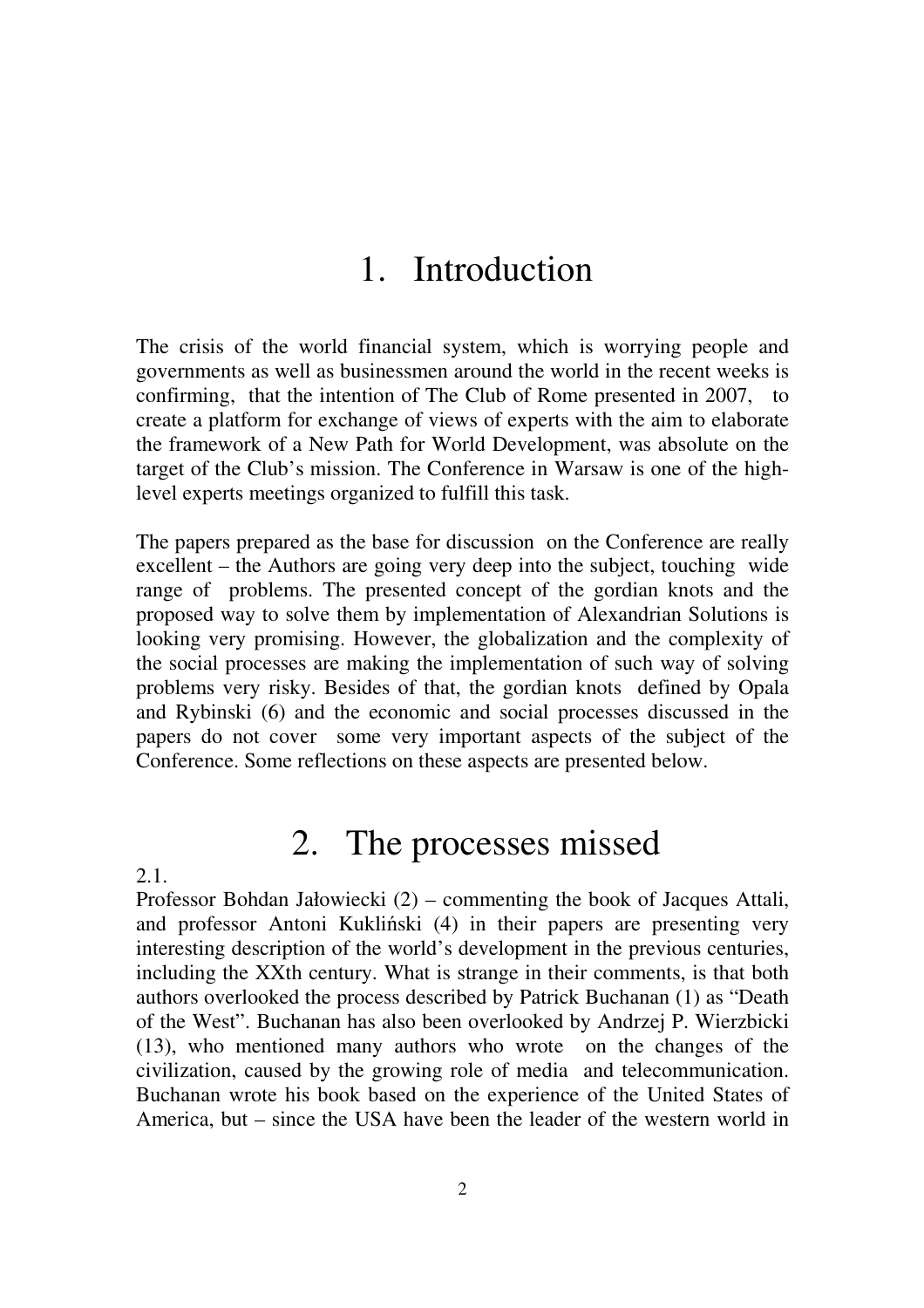the recent decades, as it has been stated by both of the Authors – the process of social destruction streamed to the other Western countries, with tragic results as it was the case in the United States. As Buchanan is decribing it in his book, **the intelectual socialist revolution**, iniciated by the "Frankfurt's School", exploited the media, including the cinema and TV, to transform the Americans by changing their minds and their values to a total different ones. This is explaining the question put by professor Bohdan Jałowiecki, why Attali named Los Angeles – the center of the American cinema industry - as the "heart" od the world since 1980.

The socialist intellectual destruction went very deep into the minds of people of he West – and is explaining:

- the lack of personal and business ethic, the real reason of the recent crisis of the American Wall Street and many other financial institutions of the West,
- the negative attitude of the Western women to the birth of children,
- the lack of need to create families,
- the fall of the christian church,
- the destrucion of the educational role of the schools,
- the destruction of the ethic and moral of individuals.

**As the outcome of that long lasting process, which destroyed the confidence and trust between people, between banks, institutions and corporations, the global financial crisis has started recently**. "Capitalism Has Left the Building" (9), and governements had no choice but to nationalize the main banks and financial institutions, using for that purpose horrible big funds, which they do not have, as most of the national budgets are in deep deficits.

Professor Nouriel Roubini (7) says: "The crisis was caused by the largest leveraged asset bubble and credit bubble in the history of humanity, where excessive leveraging and bubbles were not limited to housing in the U.S, but also to housing in many other countries and excessive borrowing by financial institutions and some segments of the corporate sector and of public sector in many and different economies: an housing bubble, a mortgage bubble, an equity bubble, a bond bubble, a credit bubble, a commodity bubble, a private equity bubble, a hedge funds bubble are all now bursting at once in the biggest real sector and financial sector deleveraging since the Great Depression".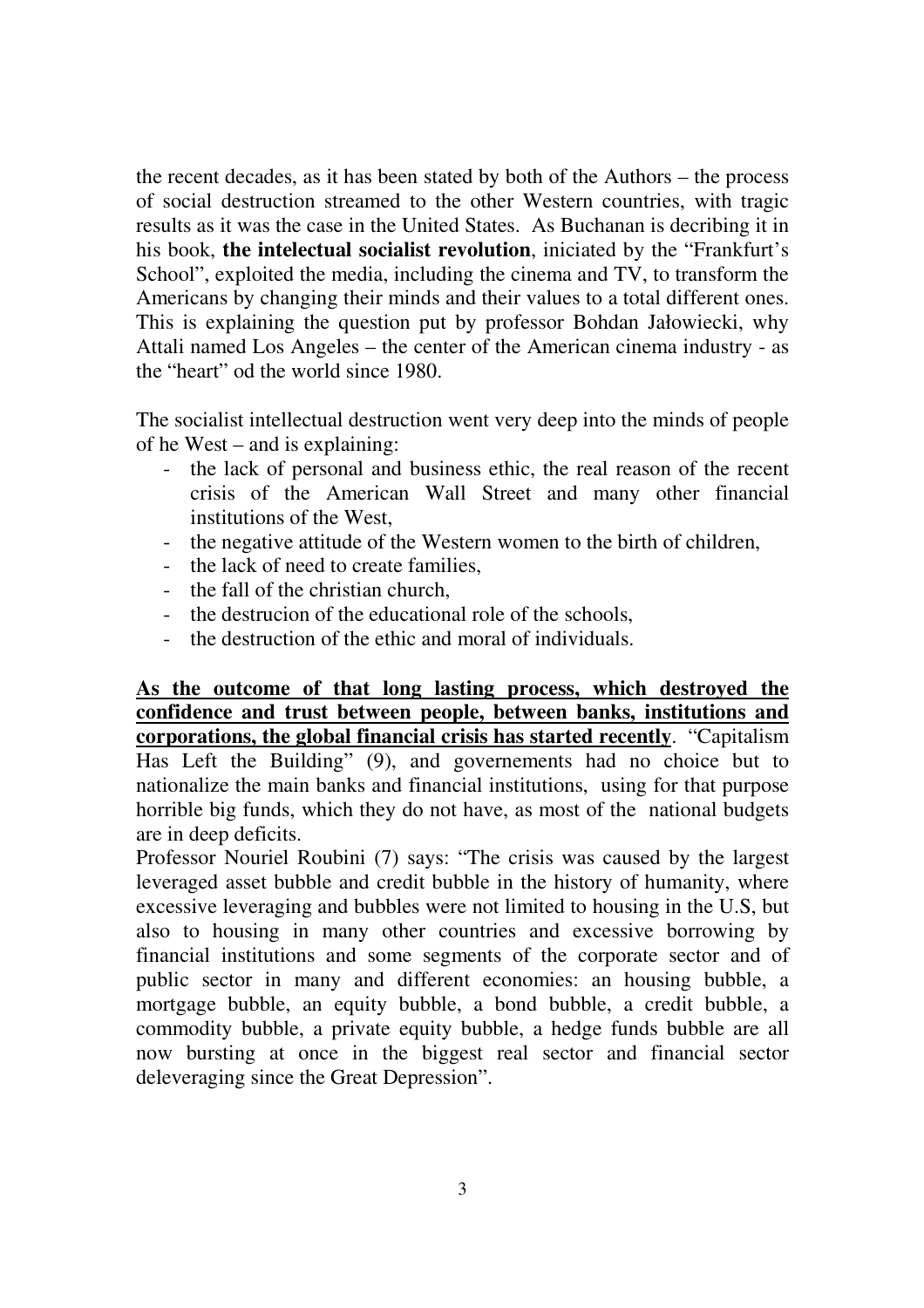Since the negative social and intelectual processes which damaged the USA went on also in Europe, they brought as one of their result the aging of the whole European population, named by Paweł Opała and Krzysztof Rybiński (6) as the second gordian knot.

Unfortunately, that desease came also to Poland, and - besides of the falling rate of birth, the crisis of the family, the crisis of the catolic church, the destruction of the system of education - the process of destroing all possible authorities is still on its way. How deep went the destruction of the values of the Polish young generation presented Jacek Kurzepa in his book "Zagrozona niewinnosc"(5)

#### 2.2.

On that way we are coming to the second process, which has been missed by the Authors – **the destruction of the democratic system**, ment much wider, than desrcibed by Paweł Opała and Krzysztof Rybiński (6) in the third Gordian Knot – "The rise of China, the failure of democracy".

The failure of democracy can not be considered only in connection with the rise of the new superpower – the China. The rise of China has been presented in an excellent way in particular by Opala and Rybinski in their contribution (6). However – we are having to do not only with a failure of democracy, we see that the democracy has in fact been destroyed in the leading democratic countries, causing their fall as world leaders. Professor Bohdan Jalowiecki (2) is naming the outcome as "degeneration", professor Antoni Kuklinski in (4) is describing it as "the drama af the Western Civilization" and – following Oswald Sprengler – "Untergang des Abend Landes", with "the crisis of the will of life, the crisis of innovation and the will to power ".

Professor Kuklinski's remark on the arrogant version of unillateralism, presented by the President of the United States of America George W. Bush, is bringing us closer to identification of the real reasons of the fall of democracy in the Western World. The reasons are based on the changes in the minds of people in the recent decades – result of the success achieved by the mentioned above "Frankfurt's School", which initiated the intellectual socialist revolution: as professor Bohdan Jalowiecki is stressing in (2), people do not elect, as it was since before, representatives who defended the interests of their class, but those, who promise global happiness and confidence and who are looking nice on the TV. The result is catastrophic: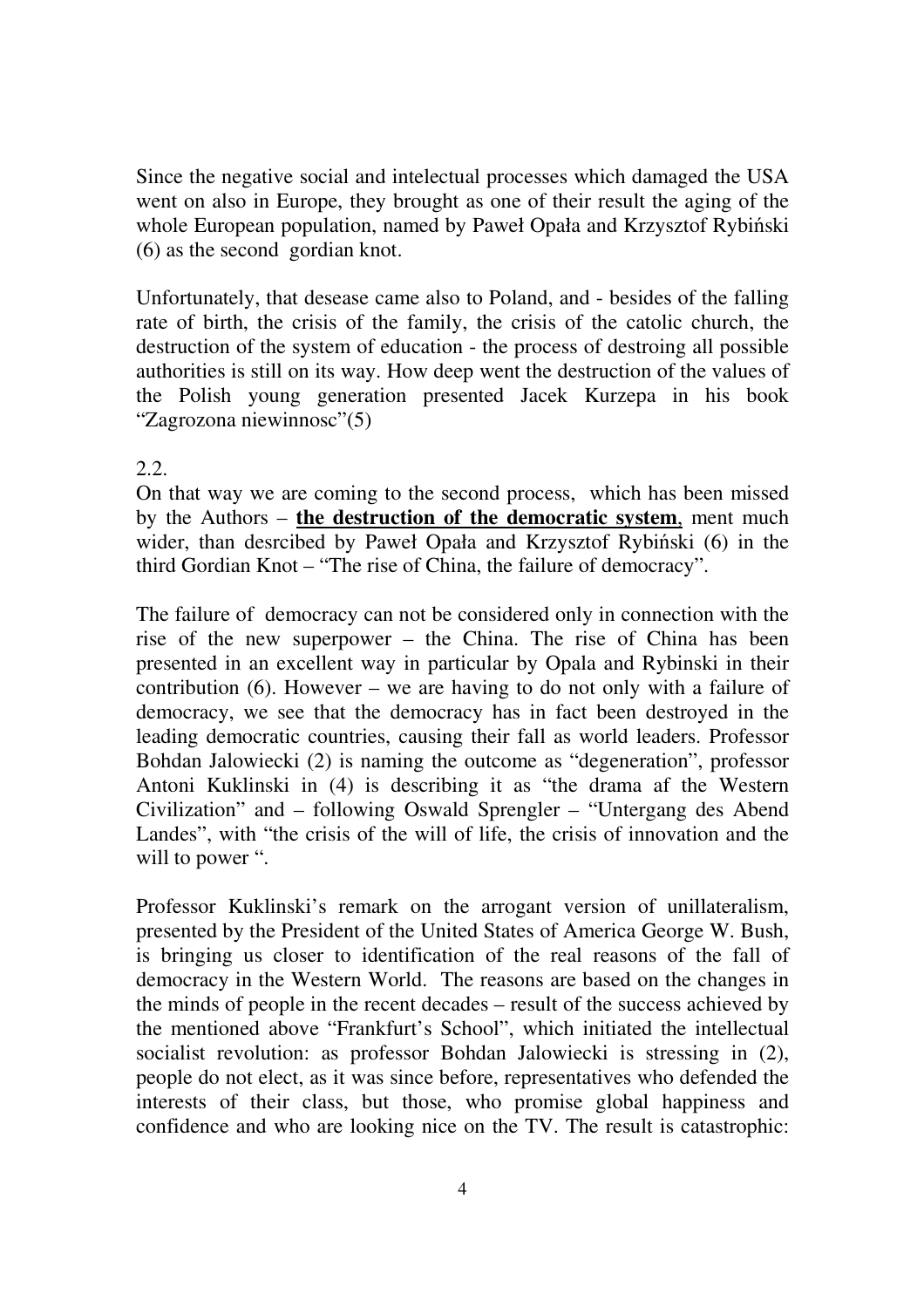the power is granted to people, absolutly not prepared to carry on their duties in governing the countries. The globalization and the media, the computer  $\&$ telecommunication revolution are making these duties much more difficult, thus requiring higher level of knowledge and experience. Unfortunately, the practice is showing rather a total different picture, with devastating results.

#### There are two very good examples of that:

George W. Bush, deciding to go into the war with Iraq, brought the budget of the United States of America for many years to a deep deficit and to the situation, in which China, who is buying since years the US Tresury Bills amounting now to trillions of US Dollars, is in a position to destroy America in a very easy way: using not the military means of power, but buying assets of the key American banks and corporations (process already going on). The decision, taken recently by the US Congress following the request of the US President, allowing the US Government to use 700 bln US Dollars to save the US financial institutions and Banks from bancruptcy within the prevaling global financial crisis, in a situation of the deep deficit of the US Budget , is putting the United States of America much deeper in hands of the leaders of communist China, who de facto are financing the US war in Iraq and Afganistan. It seems, that because of lack of knowledge and experience George W.Bush did not realize, that taking these decisions he is de facto selling the United States of America to the government of communist China.

The second example of lack of knowledge by politians in power has been presented by professor Andrzej P.Wierzbicki (13). The example is concerning Poland: her council of ministers decided in 1991 to diminish the State budget financing of the science institutions from 1,2% to 0,7% of the GNP; another council of ministers diminished in 2007 the State budget financing expenditures of the science institutions further - to the shocking level 0,33% of the GDP, with devastating result to the Polish science institutions.

The question arrise, what is the real reason for getting to power by persons, who are absolutly not prepared to carry on in a responsible way their duties in governing the country, what is resulting in the fall of democracy?

The answer is lying very deep – in the way these people have been broaded up and educated, and this in the decades which past in the XXth century, within the framwork presented by professor Antoni Kuklinski (4), but under influence of the intellectual socialist revolution desease, mentioned above in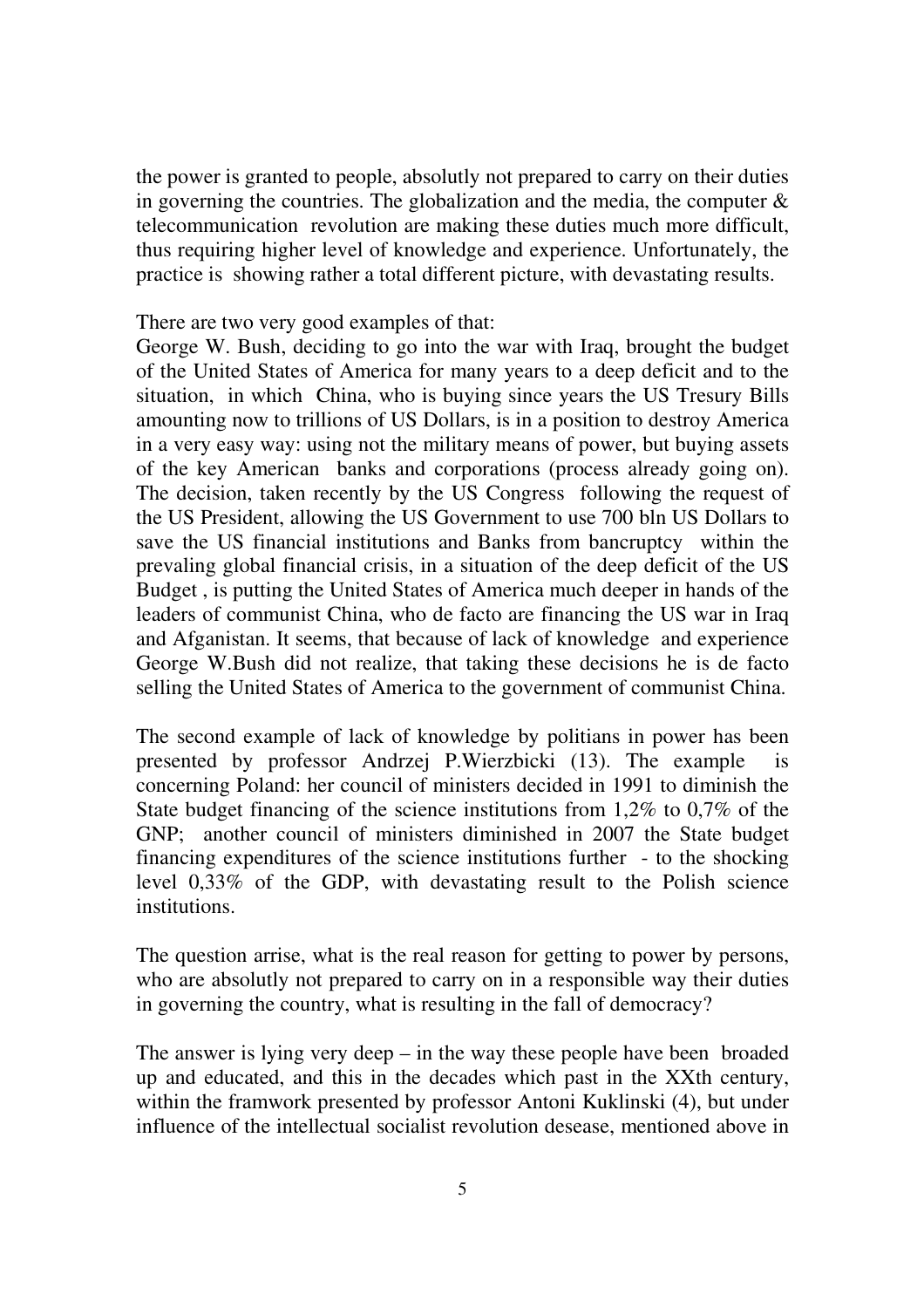this paper. Professor Bohdan Jalowiecki in his contribution (2) presented the way, the young generation has been and is still broaded up under dominance of the TV and other media. The internet and the computer replaced practically the parents. It should be added, that some decades ago it was firstly the American cinema industry, with Los Angeles and California as the capital of the modern American society, which changed the minds of the young generation, representatives of which came to power some decades later, shaping America according to ideas, brought to the United States by the "Frankfurt's School".

As mentioned earlier, the main idea of the "Frankfurt's School" was to destroy capitalism intellectually by changing the attitude of people to the personal and business ethic, with the intention to erase it. Looking for the roots of the global financial crisis we can see, that the lack of personal ethic is making people thinking, that spending more than one is earning is the normal way of life. The billions of dollars of credit cards debts not paid back, mortgage loans taken while earnings received are not allowing to repay the interest, not saying about the mortgage loan itself, purchase of cars and other goods on credit – all this is showing the attitude of the average Americans in the recent decades – "take from live everything what you can, do not look what will happen tomorrow".

Unfortunately, this approach has been taken also by the irrational high remunerated "big cats" – the presidents of the banks, financial institutions, corporations, as well as by the ministers – members of the governement, and the US President himself. As the Special Report of "The Economist" (12) is showing, "governments bear direct responsibility for some of today's troubles. Misguided subsidies, on everything from biofuels to mortgage interest, have distorted markets. Loose monetary policy helped to inflate a global credit bubble". The misleading decisions have been taken by particular members of the governments and by members of the Parliaments including the US Congress – some of the paragraphs of the Paulson's Act are clearly showing lack of ethic and fight for individual gains rather than of knowledge on the real situation of the United States. "The Economist" is quoting the President of France, Nicolas Sarcozy saying, that the world needed to "bring ethics to financial capitalism".

The crisis of the political, social, intellectual and business leadership, caused by the ideological desease prevailing in the United States and in Western Europe in the recent decades, emerged also in Poland in the period since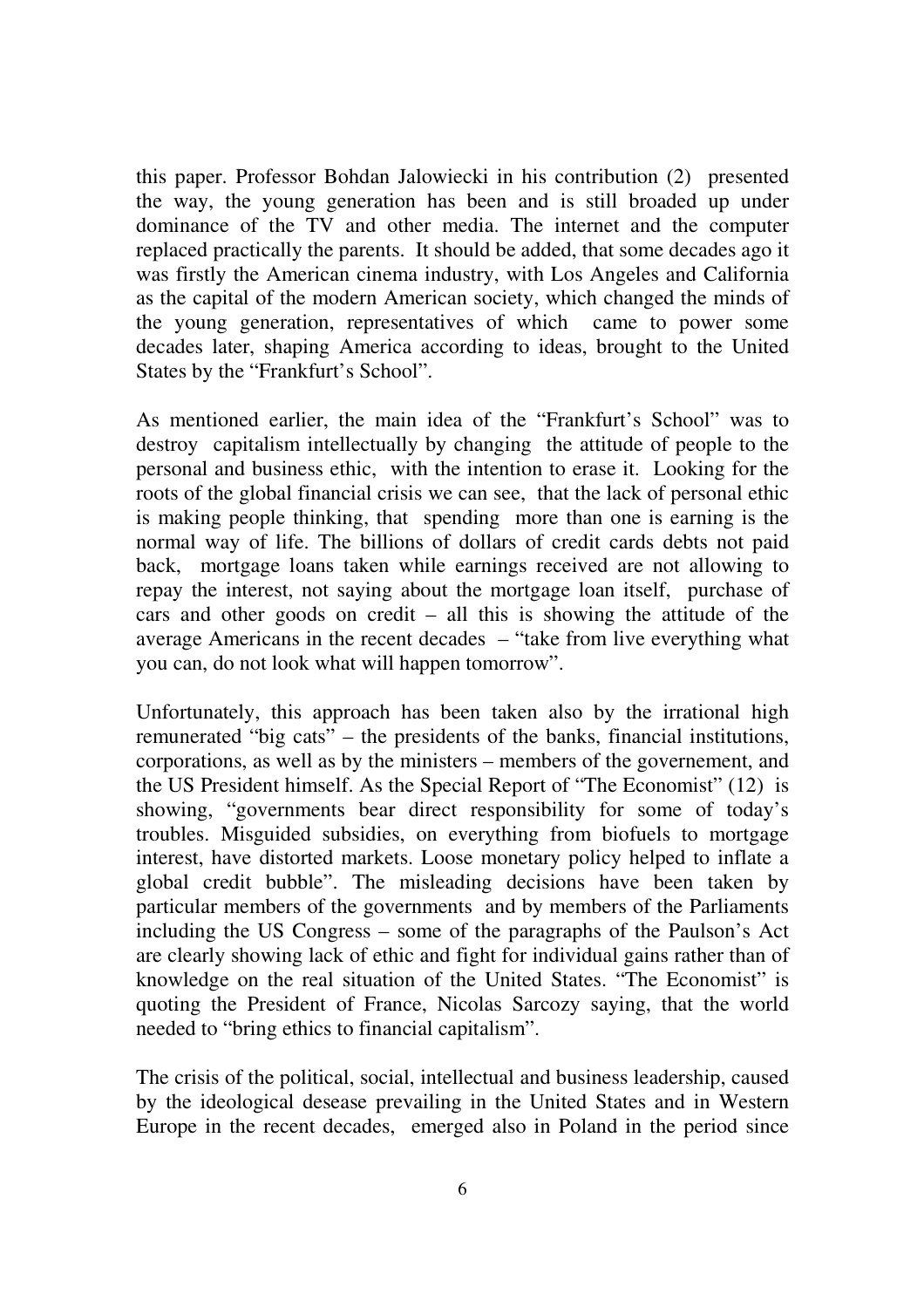1990, after the big change in the history of Poland, introduced by Solidarity Trade Union led by its Leader Lech Walesa. Professor Antoni Kuklinski in his paper (3) is describing this crisis as result of lack of strategic thinking of the particular governements of the Newly Born Poland and is naming it as the tragedy of Poland's development.

#### 2.3.

Besides of the destruction of the personal and business ethic the other main target of the intellectual socialist revolution initiated by the "Frankfurt's School" was to **destroy the christianity and its main global institution – the catholic church** – seen as the intellectual base for the capitalist system because the role religion is playing in life of individuals (the thesis of Karl Marks: religion - the opium of the nations). Also this target has been achieved within the recent decades of the XXth century: the falling authority of the church in the countries of the West, the falling number of people attending masses, young people not interested in learning and implementing in their live the decalogue and other principles of the catholic religion – all this contributed to the situation, in which millions of people, declaring their membership to the catholic church, do not see doing wrong by cheating the governement in tax and rental purposes, cheating their bosses or their neibours, using abortion as the easiest way to solve the problem of pregnancy, or making sex not with the legal husband. As professor Bohdan Jalowiecki is stressing  $(2)$ , this situation is convinient for the islam – the religion of the poor, of which its fundamental parts see the destruction of the Western christian world as the only way out from their fate – from the poor life.

Why is understanding of this process so important? Because problems caused by aging of the population of Europe can not be solved with succes by the mass migration from the poorer countries (the second path mentioned by Opala and Rybinski, commenting the second Gordian Knot). The big demographic potential of the muslim countries means, that the migration to Europe would come from these countries. Confrontation of the catholic or christian population with the stream of muslim immigrants will create very big problems because of different approaches of both religions: the muslim population will bring in their values, their way of life and their habits, which are total differrent to the christian ones. The construction of new big moshees in Germany, France and the U.K. is creating a situation, in which thousands of muslims will be coming together, and in a very short time the big crowds of muslims will create political parties and formulate political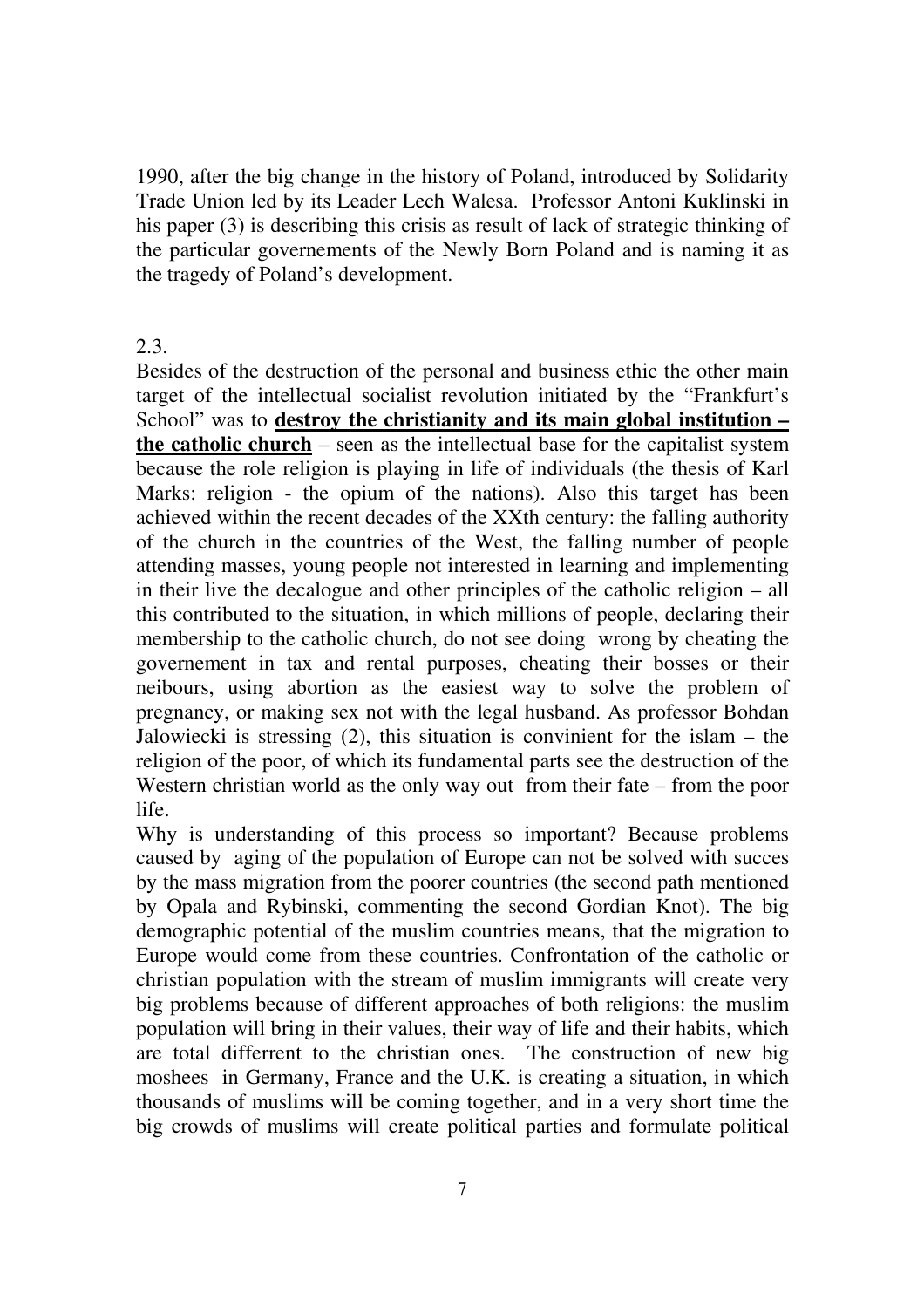requests. Profesor Antoni Kuklinski in (4) is correctly stressing within the triangle of leading religions, that "the religion will be an important element of the global scene and a potential participant in the creation of the global order". However, the picture will not be painted by the fundamentalistic atheism, but by the confrontation between the rising power of islam and the loosing power catholic church. And it will not be the confrontation of the differrent kind of faith: it will be the confrontation of total differrent way of life and total differrent approach to life and death. That difference made the idea of the President of USA George W. Bush - to introduce the Western style democracy in Iraq and in Afganistan – not realistic from the very beginning.

These reflections on the processes missed are bringing us to presentation of further Gordian Knots to the four formulated already by Opala and Rybinski (6).

## 3. Further Gordian Knots

#### **New media and New technology destroing the personal and business values and ethic**

The fifth Gordian Knot should be seen in context of exploitation of the media, cinema industry and the new technologies by the "Frankurt's School" to change minds of the Americans according to the aims of the intellectual socialist revolution - the desease, which with the new media and technology brought the "Death of the West" also to Europe. It became easier to transform the minds of the young generation by this desease beccause the new technology brought dramatic changes in the way of life, which was more attractive than to observe the old, boring rules of behavior, followed by their parents and grandparents. Within this process also the professional approach, requiring deep knowledge of the subject, has been treated in the same way – as boring. The rising necessity of the professional approach has been stressed in particular by professor Wierzbicki (13).

#### **Rising national feelings pressing to get into own national state**

Within the contradictory social, cultural and economic processes going on in the world, the tendency based on tribal egoism to get out from the multilingual State and create own state with one language and one feeling on the nation is in coming. Professor Bohdan Jalowiecki in (2) is showing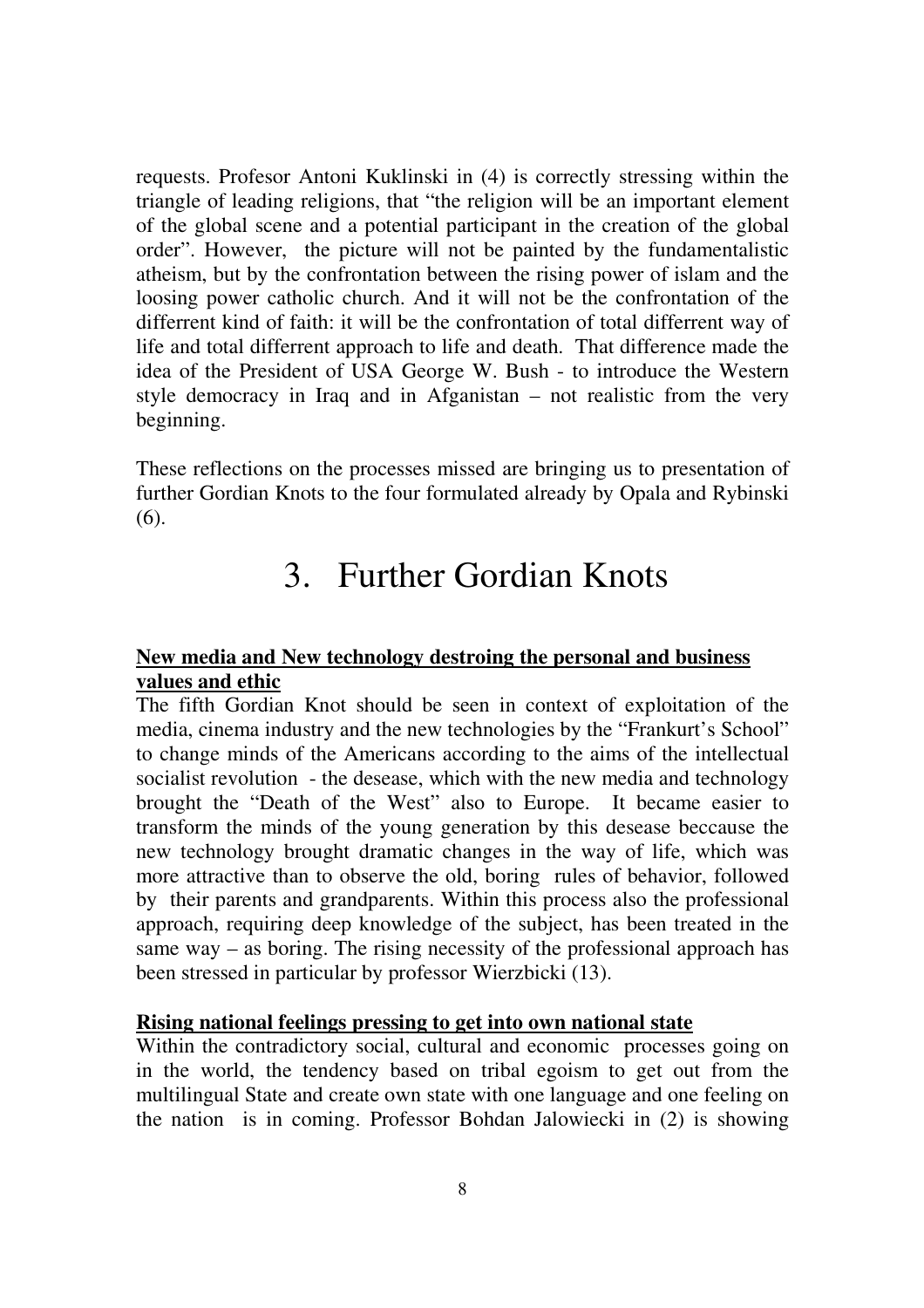Kosowo, Baskon Land, Catalonia, Scotland and other small nations fighting for their independence. The result – the further division of Europe – is not strenghtening this part of the world, in its fight for the right place in competition with other big world players, in particular with China.

#### **Different values and traditions of dynamic Islam in its aggressive move into Western countries and societies**

European countries, which in the recent decades "imported" thousands of Muslim immigrants to close the gap resulting from aging of the local population, are having already big problems to cope with the muslim's population habits and in particular with education of the children. As mentioned earlier, the problems will rise with completion in the big cities of Europe of the new big moshees, where thousands of muslims will be gathering for their religious activities. It will be only a matter of time, when these gatherings will be transformed into political meetings. The example of Iraq is very clear in that matter. In a democratic state, a not big group of determined people can in the beginning only try to influence the behavior of the government, but in the next step it will aim to take over the power and the control over the other parts of the society.

#### **Globalisation and the falling role of the multicultural State**

There is a contradiction between the recent activities of the governments, trying to get control on the global financial crisis by nationalizing the key banks and financial institutions and by pumping mountains of money into the financial system, and the long term process, described by professor Bohdan Jalowiecki (2) as a global privatization of all possible state institutions. Professor Jalowiecki brough as the best example the position of FIFA – the International Federation of Football Associations, which is creating its own laws functioning above the laws of the particular countries, generating astronomic incoms, regulating international transfer of players, dictating governments on where to construct stadions and how the stadions should look like, where to build roads, hotels and airports – all this justified by preparation of the next global show for the global public. There is no doubt, that this long term process will prevail, and as Jaques Attali is saying, in the future other international institutions will gain power similar or greater than FIFA is disposing right now.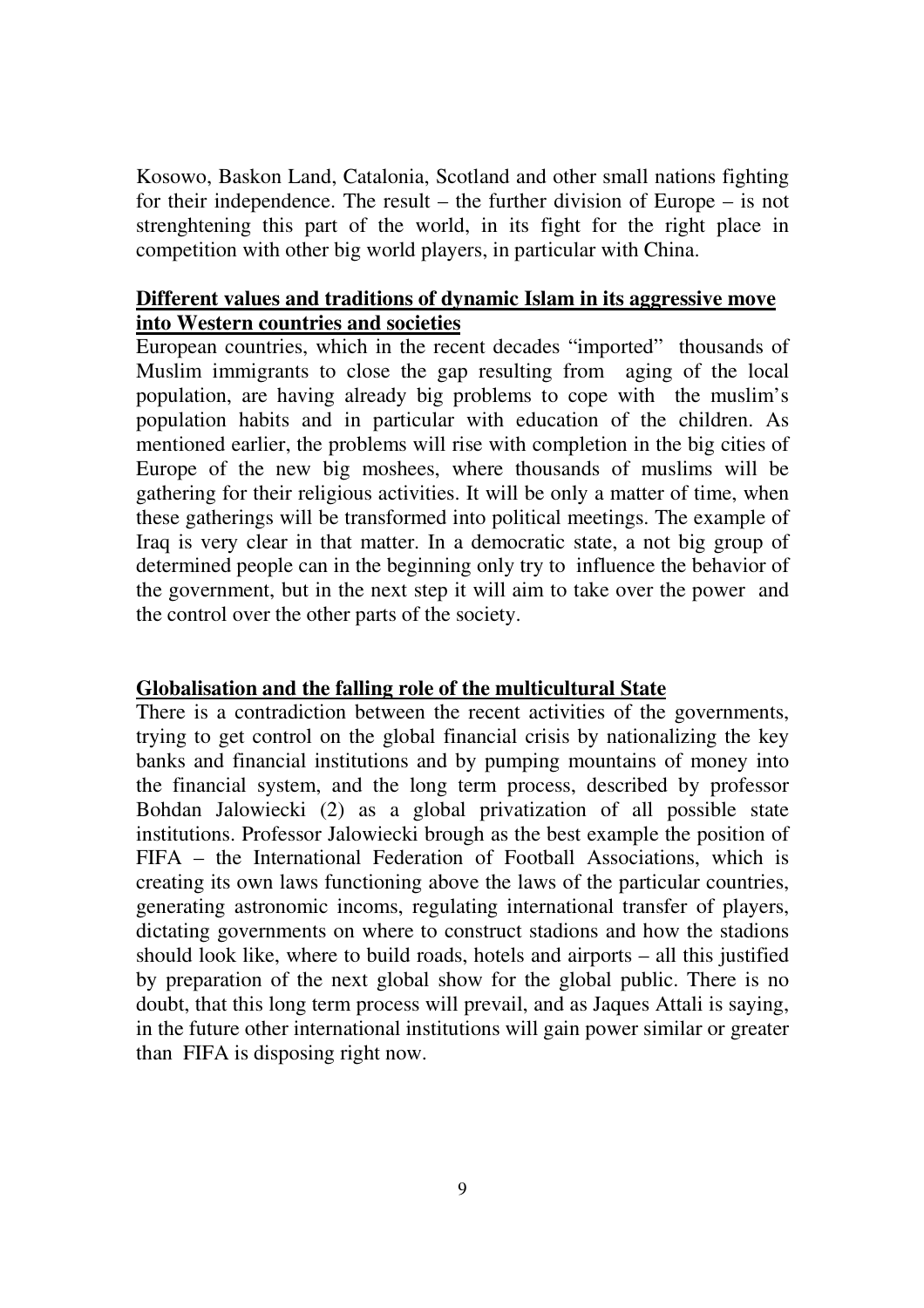# 4. Conclusions

The presented reflections are showing, that the reasons of the current situation in Europe and its prospects in the coming decades must be seen much deeper – the reasons are in the minds of people of Europe, minds changed totally in the recent decades under influence of the American disease, described by Buchanan as process of "Dying of the West". The obvious defeat of the capitalist system, reflected in the prevailing right now global financial crisis, and nationalization of banks taken by governments as a remedy to get the crisis under control also in Europe is demonstrating the paradox: the crisis has started in the United States of America – in the country, which is having most of the Noblists in economy. Nobody can explain, why all banks lost right now the confidence and trust one to another – the only explanation is lack of personal and business ethic, prevailing in all circles of the banking communities of the West – result of the American desease mentioned earlier.

Because the reasons are so deep  $-$  in the ethic, in the moral behavior of people and in their minds - the main efforts to solve the problems identified in the Gordian Knots must be directed to the way, the young generation is broaded up and educated. It is a long and difficullt way to go, within "processes of long duration and turning points"as it has been stressed by professor Antoni Kuklinski (4). On that way, implementation of Adrian Solutions must be considered very coucios.

Let us hope, that wise people will prevail in the process of creation of the new global order, and will ensure, that Europe will be getting the right place on the New Path of World Development.

The main actions needed to be undertaken urgently are:

- Creation of an international group of scientists with the aim to elaborate plan of action directed to turn back the destruction caused by the ideology of the "Frankfurt School"
- Introduction of the expression "Death of Europe" as basic into the Club of Rome Plan of Action within the New Path of Development
- Introduction of Laws forbidding demoralization of youth by film and TV means